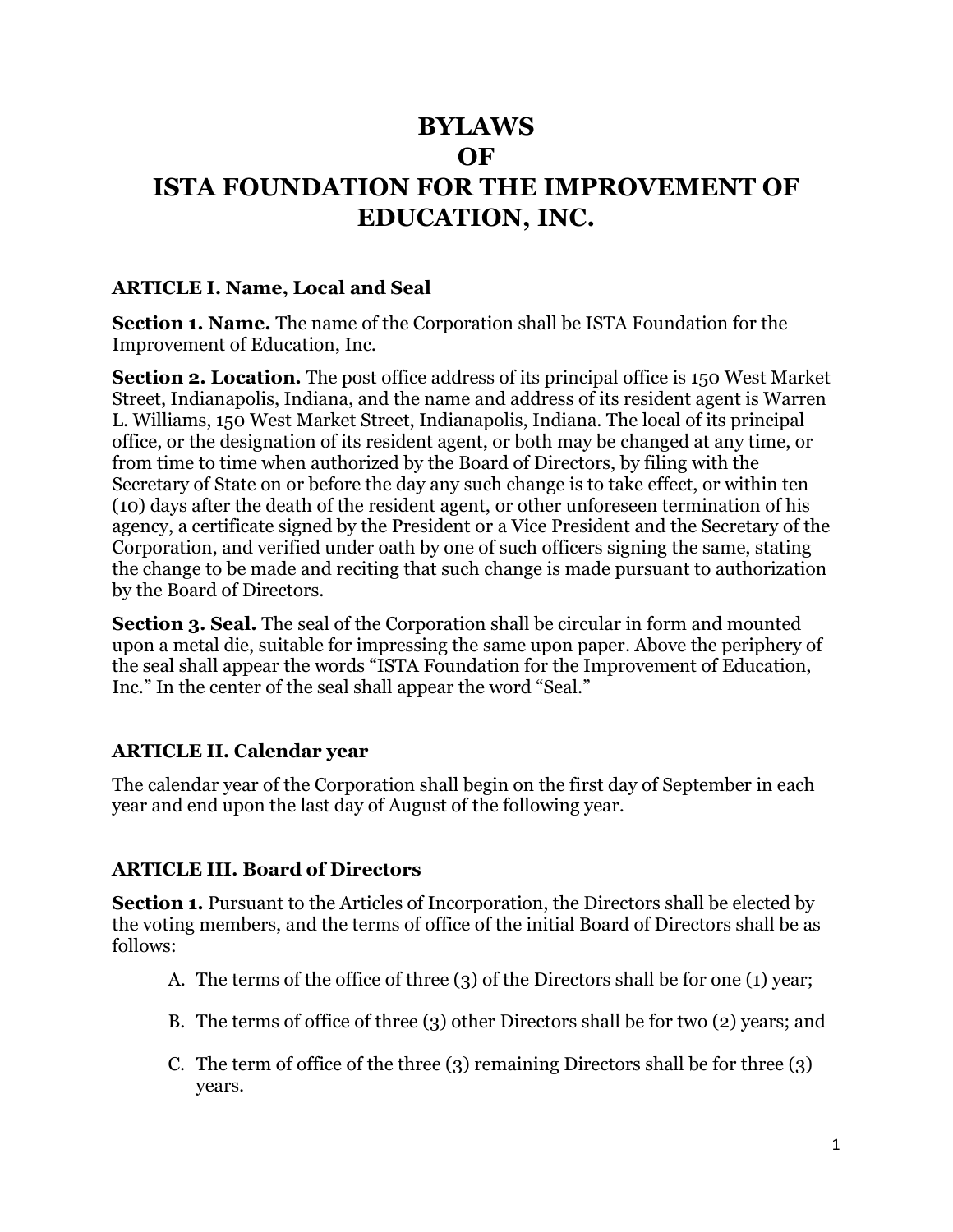Thereafter, the terms of all Directors shall be three (3) years. Upon expiration of their respective terms of office, each Director shall continue to serve until their successor has been duly elected and qualified.

**Section 2 Number.** The initial Board of Directors shall consist of nine (9) Directors elected by the voting members. The Directors shall consist of and be divided into the following three (3) groups.

- A. ISTA Officers. Three (3) members of the Board of Directors shall be the President, Vice President and Treasurer of the Indiana State Teachers Association who shall serve only so long as they are officers of the Association.
- B. ISTA Members. Three (3) members of the Board of Directors shall be individuals who are members of the Indiana State Teachers Association.
- C. Education Sector Directors. Three (3) members of the Board of Directors shall be individuals who are educators who are not members of the Indiana State Teachers Association.

**Section 3. Vacancies.** Any vacancy occurring in the Board of Directors caused by death, resignation, increase in number of the remaining members of the Board, until the next annual meeting, but such vacancy shall be filled from the appropriate category (ISTA officer, ISTA member or educational sector) from which the vacancy occurred.

**Section 4. Quorum.** A majority of the whole Board of Directors shall be necessary to constitute a quorum for the transaction of any business except the filling of vacancies, and the act of the majority of the Directors present at a meeting at which a quorum is present shall be the act of the Board of Directors. Any or all Directors may participate in any regular or special meeting by telephone conference call.

**Section 5. Annual Meeting.** The Board of Directors shall meet immediately following the annual meeting of members for the purpose of organization, election of officers, and consideration of any other business that may be brought before the meeting. No notice shall be necessary for the holding of this annual meeting.

**Section 6. Other Meetings.** Other meetings of the Board of Directors may be held upon the call of the President, or of three (3) members of the Board of Directors of the Corporation upon five (5) days' notice, specifying the time, place and general purposes of the meeting, given to each Director, either personally, by mailing or by telegram. At any meeting at which all Directors are present, notice of the time, place and purpose thereof shall be deemed waived; and similar notices may likewise be waived by absent Directors, either by written instrument or by telegram, executed either before or after such meeting. By a special resolution adopted by the Board, the Board may establish regular monthly meetings to be held without the mailing of notices of such meeting to the members of the Board.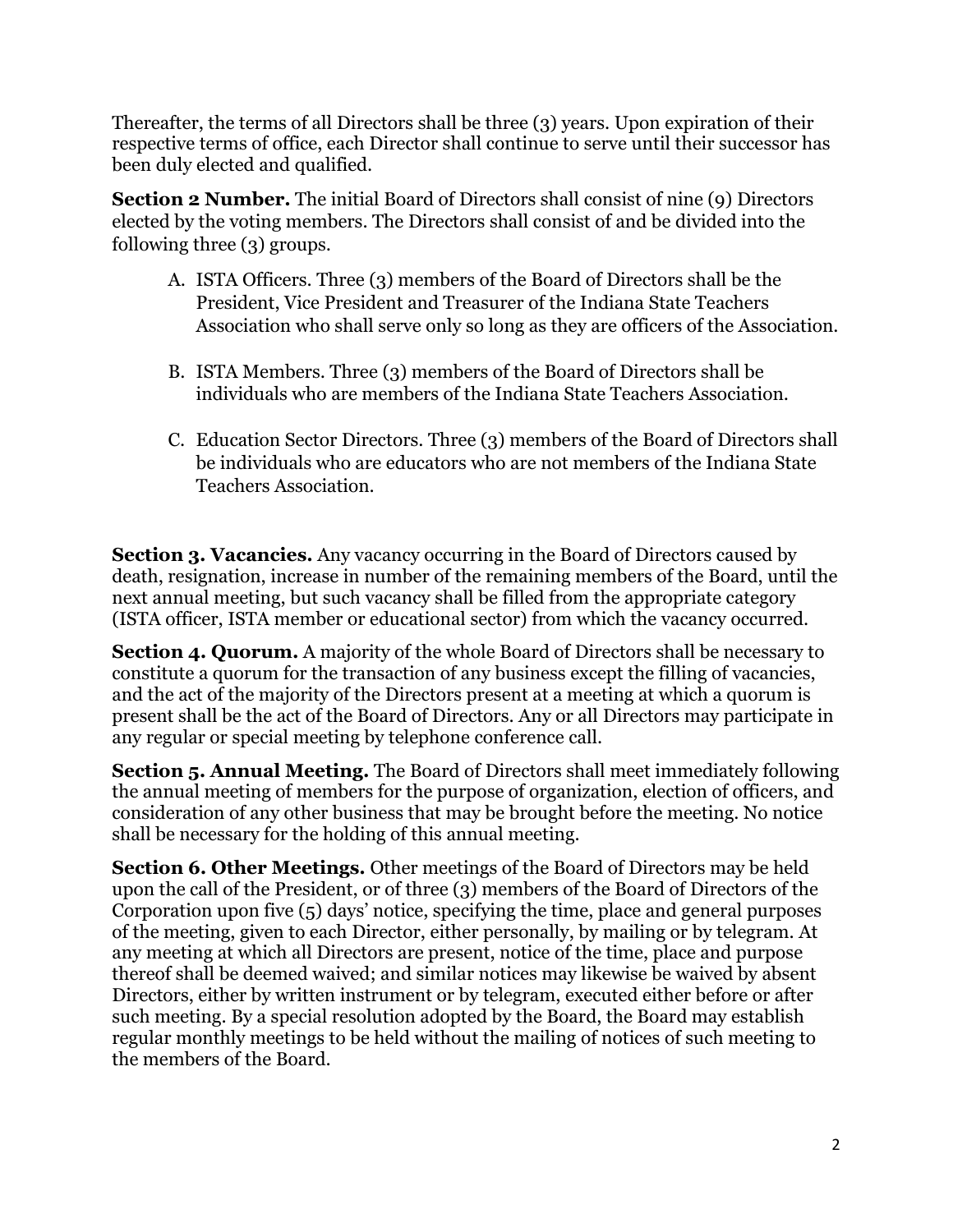## **ARTIVLE IV. Officers of the Corporation**

**Section 1. The President.** The President of the Foundation will be the ISTA Vice President. The President shall preside at all meetings of Directors, discharge all duties which devolve upon a presiding officer and perform such other duties as these Bylaws provide or the Board of Directors may prescribe.

**Section 2. The Vice-President.** The Vice-President of the Foundation will be the ISTA President. The Vice-President shall perform all duties incumbent upon the President during the absence or disability of the President, and shall perform such other duties as these Bylaws may require or the Board of Directors may prescribe.

**Section 3. The Secretary-Treasurer.** The Secretary-Treasurer will be the ISTA CFO. The Secretary-Treasurer shall attend all sessions of the Board of Directors and shall act as Clerk thereof and record all votes and keep an accurate record of the minutes of the proceedings of all such meetings and cause notices of all meetings of the Directors to be given by the President.

The Secretary-Treasurer shall also have custody of the corporate funds and securities and shall keep full and accurate account of all receipts and disbursements, and shall deposit all monies to the credit of the Corporation in such depository as may be prescribed by the Board of Directors from time to time.

## **ARTICLE V. Members**

**Section 1. Classes and Members.** The Corporation shall have one (1) class of voting members and one (1) class of nonvoting members.

- A. **Voting Members.** The members of the class of voting members shall be the members of the Board of Directors of the Indiana State Teachers Association, as that Board may exist from time to time.
- B. **Nonvoting Members.** Subject to such additional qualifications as may be prescribed from time to time in the Bylaws of the Corporation, the nonvoting members of the Corporation shall consist of all members of the Corporation, other than the voting members, and shall specifically include those individuals serving as members of the Board of Directors of the Corporation, except for the ISTA Officer Board members and any other Director of the Corporation who is also an ISTA Board member.

### **Section 2. Meetings.**

- A. **Annual Meeting.** An annual meeting of the members shall be held within six (6) months after the close of each fiscal year of the corporation. No notice shall be necessary for the holding of this annual meeting.
- B. **Special Meetings.** Special meetings of members may be called by the President, by a majority of the Board of Directors or by written petition signed